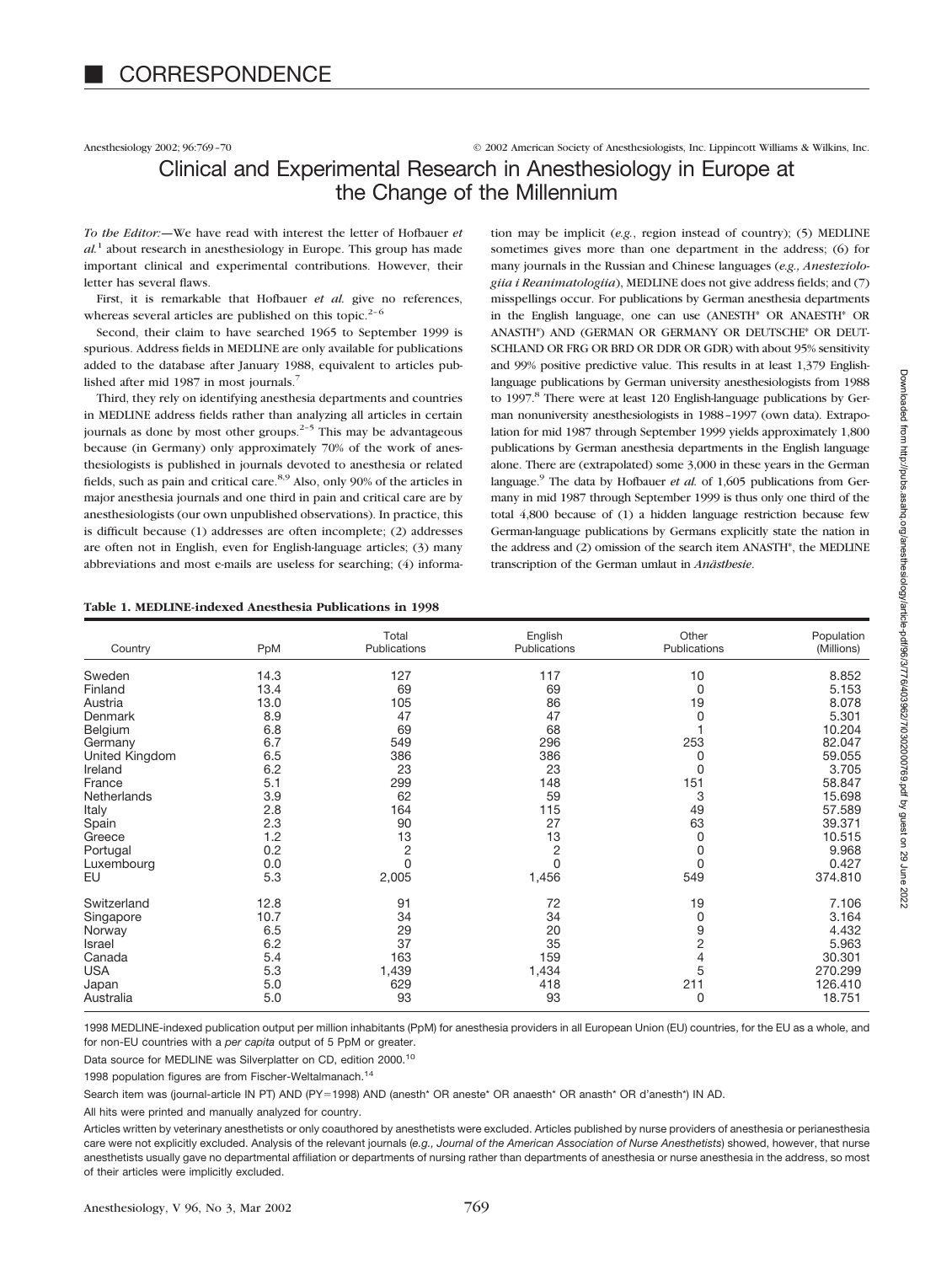Fourth, Hofbauer *et al.* list a country named England that does not exist. They probably mean the United Kingdom (UK). The UK is difficult to access by MEDLINE searching. Even the search (UK OR (UNITED KINGDOM) OR (GREAT BRITAIN) OR (ENGLAND NOT NEW) OR (WALES NOT (NEW OR PRINCE)) OR (NORTHERN IRE-LAND) OR SCOTLAND) is less than 50% sensitive for the years in question, necessitating additional city searching. The reason is omission of explicit country identification in domestic (British) journals. The situation has recently improved because most British journals now add UK to British addresses (*e.g.*, *Lancet* since 1990, *Anaesthesia* since 1997, *British Journal of Anaesthesia* since 1999), but others (*e.g.*, *BMJ*) still maintain that all addresses are British unless stated otherwise.

Fifth, similar problems exist for other countries. In some languages (*e.g.*, Italian, Spanish), the specialty search term is ANESTE\* without an "h." In WinSPIRS<sup>10</sup> (but not PubMed<sup>11</sup>), French addresses must be sought as D'ANESTH\*. Search routines for various nations—which, however, contain several obvious errors and which we have not tested—can be found in Jorgensen *et al.*<sup>12</sup>

Sixth, Hofbauer *et al.* use the same raw data for evaluating *per capita* and per medical school output. This is incorrect because there are publications by nonuniversity departments. For Germany, the amount is approximately 8% of the English- and 20% of the German-language articles. Also, the size of medical schools depends on the population served in education and treatment. For example, because Austria has three medical schools for 8.1 million inhabitants, each serves on average 2.7 million inhabitants. In Switzerland, which has five medical schools (not four, as stated by Hofbauer *et al.*) for 7.3 million inhabitants, each serves only 1.5 million people, with Germany in between. Consequently, the Austrian schools (or at least one of them) are likely to be large. This is true for the Vienna school (where Hofbauer *et al.* work), which in the mid 1990s had approximately 200 physicians and Ph.D.s in its anesthesia department, which to our knowledge was matched by only 1 of the 41 German and none of the 5 Swiss departments.<sup>9,13</sup>

Finally, in an article published in a North American journal, such as ANESTHESIOLOGY, it would have been interesting to give numbers for the United States and Canada for comparison.

To clarify this, we printed all MEDLINE-indexed publications by anesthetists in 1998 and analyzed them by hand (table 1). Although this is only an evaluation for 1 yr, it clarifies the following: (1) Non–Englishlanguage publications were still important in the European Union, being 27% overall and even higher for the large non–English-speaking nations (Spain, France, Germany, Italy). (2) Publication numbers by Hofbauer *et al.* for England–UK in 1987–1999 are impossibly low

because the UK surpassed them in 1998 alone. (3) Our table confirms the good standing of the Scandinavian and Alpine nations, but the quotient between them and the large European Union nations was much less than what was suggested by Hofbauer *et al.* (4) Outside Europe, Singapore was the leader in anesthesia with respect to *per capita* output, although most of its anesthesia publications were published in local journals, such as *Singapore Medical Journal*. (5) The *per capita* output of both the USA and Canada matched that of the European Union as a whole closely.

**Wolfgang H. Maleck, M.D.,**\* **Joachim Boldt, M.D.** \*Klinikum, Ludwigshafen, Germany. wolfgang\_maleck@hotmail.com

### **References**

1. Hofbauer R, Kaye AD, Gmeiner B, Lackner FX, Frass M: Clinical and experimental research in anesthesiology in Europe at the change of the millennium (letter). ANESTHESIOLOGY 2001; 94:183

2. Carnie J, Kumar B: An analysis of thirty years of contributions to the British anaesthetic literature (1953-1982). Br J Anaesth 1984; 56:1171–4

3. Schubert A, Glänzel W, Braun T: Scientometric datafiles: A comprehensive set of indicators on 2649 journals and 96 countries in all major science fields and subfields. Scientometrics 1989; 16:3-478

4. Pomaroli A, Hauffe H, Benzer A: Who publishes in the large anaesthesia journals? Br J Anaesth 1994; 72:723–5

5. Boldt J, Maleck W, Koetter KP: Which countries publish in important anesthesia and critical care journals? Anesth Analg 1999; 88:1175–80

6. Eldor J: Geography of anaesthesiology publication (letter). Acta Anaesthesiol Scand 1994; 38:409

7. Han MC, Lee CS: Scientific publication productivity of Korean medical colleges: An analysis of 1988–1999 MEDLINE papers. J Korean Med Sci 2000; 15:3–12

8. Boldt J, Maleck W: Beitrag Deutscher Anästhesiologischer Universitäts-Abteilungen am internationalen Schriftgut. Anästhesiol Intensivmed Notfallmed Schmerzther 1999; 34:131–5

9. Maleck WH, Boldt J, Wickenhäuser R: Deutschsprachige Publikationen Deutscher Anaesthesiologischer Universitäts-Abteilungen. Anästhesiol Intensivmed Notfallmed Schmerzther 2000; 35:559–66

10. Silverplatter's MEDLINE on CD [*via* WinSPIRS search program], edition 2000. Updated August 2000

11. PubMed [database online]. Updated January 1, 2000. Available at www.ncbi. nlm.nih.gov/PubMed

12. Jorgensen HL, Praetorius L, Ingwersen P: Udviklingen i medicinske artikler 1989-1998. Ugeskr Laeger 1999; 161:6339–43

13. Lawin P, Brüssel T, Prien T: Anästhesiologische Universitätskliniken und Hochschulabteilungen, Jahrbuch der Anästhesiologie und Intensivmedizin 1995/ 96. Zülpich, Biermann, 1995, pp 285–328

14. von Baratta M: Die Staaten der Welt im Oberblick: Basisdaten, Fischer Weltalmanach 2001. Frankfurt/Main, Fischer Taschenbuch, 2000, pp 31–50

*(Accepted for publication September 8, 2001.)*

Anesthesiology 2002; 96:770 © 2002 American Society of Anesthesiologists, Inc. Lippincott Williams & Wilkins, Inc. Setting the Record Straight

*To the Editor:—*The letter by Hofbauer *et al.*<sup>1</sup> presented a table from which it is possible to determine the ranking order of the number of publications from anesthesiology departments of 16 European countries. It was a surprise to find that England (or the United Kingdom, as their number for population would indicate) should be almost the least productive country in Europe for all the indices they list. The mean productivity per million head of population for nine other European countries exceeded that of the United Kingdom by an order of magnitude.

My colleague Dr. R. S. Cormack was quick to note the improbability of the total number of publications for the United Kingdom, cited as 248 publications from 1965 to September 1999. This corresponds to a mean of approximately 7 publications per year. My belief that this number is erroneous is supported by other authors who have reported publications for the United Kingdom in a restricted number of journals, over shorter periods of time, and with varying criteria, as 428 per year<sup>2</sup>

and 478 per year.<sup>3</sup> One is therefore tempted to wonder whether the numbers for the United Kingdom have been cited as mean annual publications rather than total publications for the 35-yr period, which seems unlikely for most other countries.

**John Nunn, M.D., D.Sc., Ph.D., F.R.C.S., F.R.C.A., F.G.S.,** Northwood, Middlesex, United Kingdom

### **References**

1. Hofbauer R, Kaye AD, Gmeiner B, Lackner FX, Frass M: Clinical and experimental research in anesthesiology in Europe at the change of the millennium (letter). ANESTHESIOLOGY 2001; 94:183

2. Boldt J, Maleck W, Koetter KP: Which countries publish in important anesthesia and critical care journals? Anesth Analg 1999; 88:1175–80

3. Pomaroli A, Hauffe H, Benzer A: Who publishes in the large anaesthesia journals? Br J Anaesth 1994; 72:723–5

*(Accepted for publication September 8, 2001.)*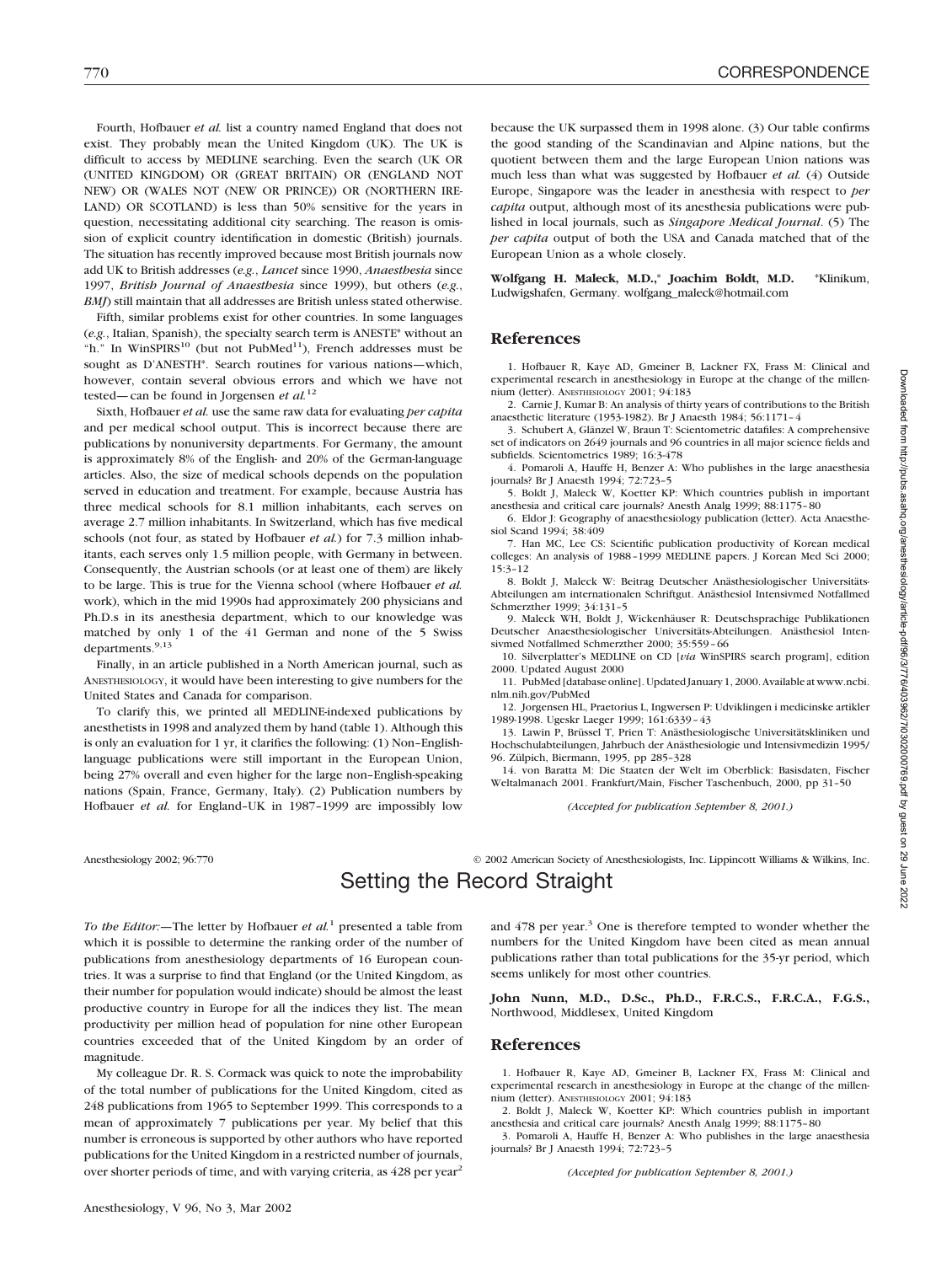*In Reply:—*The letters by Wolfgang H. Maleck, Joachim Boldt, and John F. Nunn critically review our recently published letter in ANES-THESIOLOGY about the European ranking in anesthesiology research.<sup>1</sup>

We agree with the statement of Drs. Maleck and Boldt that it is difficult to perform such research of the literature, especially in Germany. However, we have performed a meticulous database search.

We are aware of potential flaws which may be due to language difficulties, such as the German umlaut ä in the German version of the word anesthesiology. We strongly believe that scientists who want to compare internationally should be aware of these aspects of the English language. As we showed in several analyses, the German language has a minor role in international scientific contributions, *e.g.*, articles published in the German language are approximately 5% of all articles ranked in the best worldwide American biomedical database, MED-LINE. Even using the European databases PASCAL or EMBASE, the German language has a minor role.<sup>5,6</sup>

Possible differences in the analysis of Maleck and Boldt could be caused by using a different source. At our university hospital, we have the modern, permanent, updated version of MEDLINE on the university library server. We cannot judge the differences in using the older, CD-ROM version. We stopped using a CD-ROM version of MEDLINE approximately 9 yr ago at our university because of the more combination search strategies of the WinSPIRS version (WinSPIRS Software Version 4.0, SilverPlatter Information Inc., Norwood, MA).

We chose England instead of the United Kingdom because of the problems mentioned by Maleck and Boldt. We want to thank Drs. Maleck and Boldt for the stimulation about investigating America, where we would not have the multilingual limitations we have in Europe. Of course, there are other possibilities to compare scientific activities of countries rather than the number of medical schools. We decided to use the number of medical schools as a marker for the academic activities and believe this is better than only counting the inhabitants. The regular inhabitants of a country are not related to research. The power of a football team is better when related to the number of football teams in a high league rather than to the number of inhabitants. Comparing the states in the United States is of high interest. Currently, we are in the process of finalizing such a study, which will be presented as a full research article, allowing more space to explain our intention and to include a longer reference list.

The intention of our article was to make the reader in Europe aware of the secondary role of European research in international science and to stimulate European scientists in the future. We invite Drs. Maleck and Boldt and other interested readers to read our books about this subject for further information.

We apologize for not using German literature about this subject, but we think the language of science is English, although most members of our research group are native German speakers. We also did not cite Japanese or Chinese literature in this area, which might have interesting contributions, but we cannot presume that international research-

### Anesthesiology 2002; 96:771 © 2002 American Society of Anesthesiologists, Inc. Lippincott Williams & Wilkins, Inc.

ers know the different international languages. Scientists should talk in one common language, and this is definitely English at this time. Maybe Spanish will be the dominating language in science in 50 yr, and then we will have to think about communicating in Spanish.

In response to Dr. Nunn, we are aware of the technical limits of some countries performing meta-analyses. Moreover, we are aware of the limitation on space in letters to the editor.

In our recently published book about this subject, *European Countries: Biomedical Research Ranking and the New MFBP-Index* by Hofbauer *et al.*,<sup>5,6</sup> we discussed the problems extensively. In this book, we state "The ranking of England in our quotation shows limitation, because England is not always indexed in the medical databases as England... Therefore we believe that England is more powerful than it might appear..."<sup>5</sup>

We can only repeat in this reply: England is better than it appears in any database analysis. The problem is the inconsequence of listing the affiliations by scientific authors from England. Ohio is clearly listed as Ohio, and Switzerland is clearly listed as Switzerland, even though they speak four different languages. We also can only repeat our recommendations to English authors as we did in our book: "We can warmly recommend to the English researchers to appear more unique in their locations . . .

The rest of the analysis is clear because of the clear expression of authors from the other countries. We would like to test our other analysis, and we do not believe that we have drawn a hasty conclusion. Database analyses have limitations due to the clearness of the authors. England is the only country where these problems occur. Scottish people want to be Scottish. Bavarian researchers from Munich publish under the country Germany, without any doubt. We think that our analysis was a high-quality analysis and was unique to the biomedical literature; we were able to publish a book and a German translation of our book about these interesting subjects.

**Roland Hofbauer, M.D.,**\* **Alan D. Kaye, M.D., Ph.D., Bernhard Gmeiner, M.D., Ph.D., Michael Frass, M.D.** \*University of Vienna, Vienna, Austria. roland.hofbauer@akh-wien.ac.at

### **References**

1. Hofbauer R, Kaye AD, Gmeiner B, Lackner FX, Frass M: Clinical and experimental research in anesthesiology in Europe at the change of the millennium (letter). ANESTHESIOLOGY 2001: 94:183

2. MEDLINE [database]. Bethesda: National Institutes of Health; 2000

3. PASCAL [database]. Vandoeuvre-les-Nancy, France: INIST; 2000

4. EMBASE [database]. Amsterdam: Elsevier; 2000

5. Hofbauer R, Kaye AD, Gmeiner B, Frass M: European Countries: Biomedical

Research Ranking and the New MFBP-Index. Vienna, VICER Publishing, 2000 6. Hofbauer R, Kaye AD, Gmeiner B, Frass M: Biomedizinische Forschung im Europäischen Vergleich und der neue MFBP Index (German edition). Vienna, VICER Publishing, 2000

*(Accepted for publication September 8, 2001.)*

Anesthesiology 2002; 96:771–2 © 2002 American Society of Anesthesiologists, Inc. Lippincott Williams & Wilkins, Inc.

# Propofol, Metabisulfite, and Bronchoconstriction

*To the Editor:—*Brown *et al.*<sup>1</sup> found that infusion of propofol with or without metabisulfite into the bronchial artery does not alter airway resistance. However, they also found that propofol without metabisulfite can attenuate bronchoconstriction produced by vagal nerve stimulation and that the addition of metabisulfite can reverse this effect.

Commenting on these results, "This Month in Anesthesiology" suggested that "[The] preservative used in propofol can have an effect on the ability of propofol to attenuate bronchoconstriction."<sup>2</sup>

Three observations may be made regarding these results. First, the effect was small. In the presence of vagal nerve stimulation, a 0.06-ml/min propofol infusion without metabisulfite decreased airway resistance by  $16 \pm 15\%$  (mean  $\pm$  SD). The same infusion with metabisulfite decreased airway resistance by  $5 \pm 8\%$  (difference not significant by an unpaired *t* test). At an infusion rate of 0.2 ml/min, the decreases were

Dr. Eger is a paid consultant to Baxter Healthcare Corporation, Deerfield, Illinois (distributor of propofol with metabisulfite).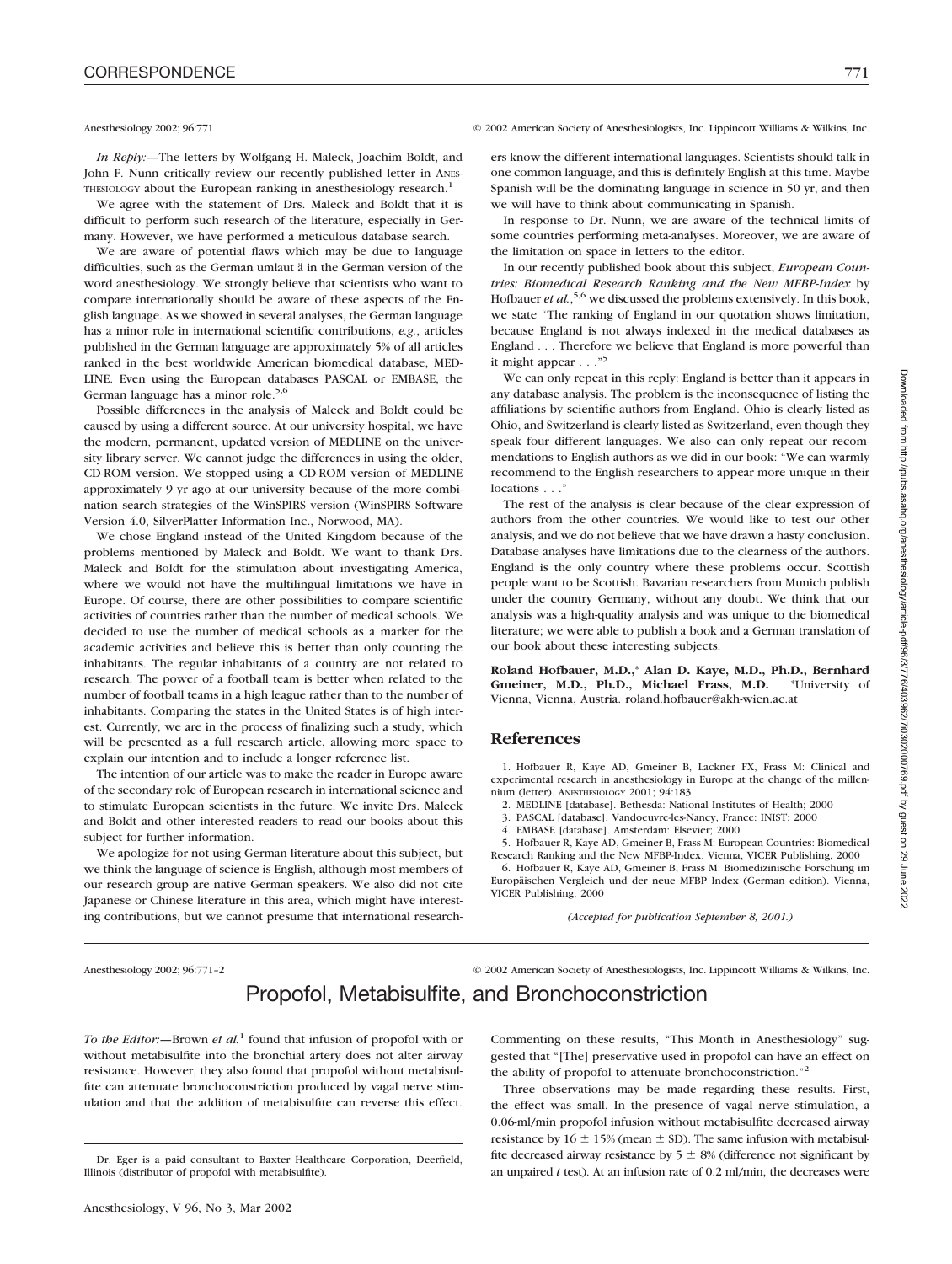$29 \pm 10$  and  $2 \pm 16$ %, respectively ( $P \le 0.01$ ), and at an infusion rate of 0.6 ml/min, they were  $42 \pm 10$  and  $13 \pm 23\%$  ( $P < 0.05$ ). Methacholine infusion produced trends similar to those seen with vagal nerve stimulation, but no individual pair of results differed significantly.

Second, the metabisulfite concentration in the bronchial artery resulting from direct continuous (10 min) infusion into the artery may considerably exceed the concentration that would result in well-perfused tissues (*e.g.*, bronchi and brain) from an intravenous injection for induction of anesthesia. Blood flow through the bronchial artery in sheep has been measured at  $25.3 \pm 5.2$  ml/min.<sup>3</sup> Infusion of 0.06, 0.2, and 0.6 ml/min of 5 mg/ml propofol (plus 0.125 mg/ml metabisulfite) gives concentrations of 11.9, 39.5, and 118.6  $\mu$ g/ml propofol, respectively (or 6.7  $\times$  10<sup>-5</sup>, 2.2  $\times$  10<sup>-4</sup>, and 6.7  $\times$  10<sup>-4</sup> m). These concentrations are modestly less than (80% of) those calculated by Brown *et*  $al.$ <sup>1</sup> (8.4  $\times$  10<sup>-5</sup>, 2.8  $\times$  10<sup>-4</sup>, and 8.4  $\times$  10<sup>-4</sup> M), possibly because the sheep in the article defining bronchial artery blood flow were larger (35–50 kg) than those used by Brown *et al.*<sup>1</sup> (30 kg). In 50-kg sheep given 100 mg propofol intravenously, the peak brain and sagittal sinus concentrations of propofol equal approximately 5  $\mu$ g/ml,<sup>4</sup> and the steady-state concentration at which 95% of 20- to 55-yr-old patients do not respond to command is 5.4  $\mu$ g/ml propofol.<sup>5</sup> Thus, the lowest concentration applied by Brown *et al.*, <sup>1</sup> one that did not result in a statistically significant difference between propofol with and without metabisulfite, is twice the concentration required for loss of consciousness in humans. The concentrations that did produce statistically significant differences are approximately 7 and 22 times the concentrations required for loss of consciousness.

Third, "Propofol without metabisulfite. . . , propofol with metabisulfite ..., and lidocaine... were administered in concentrations of

*In Reply:—*We wish to thank Dr. Eger for his interest in our work and we appreciate the chance to respond to his comments. However, we disagree with his observations about our work.<sup>1</sup> Dr. Eger raised three issues. We would like to respond in reverse order to his comments. First, the concentrations of propofol with and without metabisulfite were diluted with normal saline to 5 mg/ml to facilitate the infusions. However, Dr. Eger seems to misunderstand that the metabisulfite that was in the commercially available propofol was also diluted. Therefore, the same ratio of propofol to metabisulfite in the infusion was maintained. Thus, there was no "lesser propofol concentration [to] affect the balance of the effect of the metabisulfite and the propofol on bronchoconstriction." Also, the fact that the same concentration of metabisulfite alone as that delivered in the propofol with metabisulfite solution enhanced both the vagal nerve stimulation and the direct smooth muscle–induced bronchoconstriction supports our findings that the metabisulfite attenuated the response of propofol to prevent bronchoconstriction.

We also disagree with Dr. Eger's calculations of clinically relevant dose. The infusion rates were 0.06, 0.2, and 0.6 ml/min for propofol with and without metabisulfite. For propofol, we calculated the molar concentrations from our continuous infusion into the bronchial circulation to be 8.4  $\times$  10<sup>-5</sup>, 2.8  $\times$  10<sup>-4</sup>, and 8.4  $\times$  10<sup>-4</sup> <sub>M</sub>, respectively. As pointed out in our Discussion section, these doses are within the range of clinical relevance as demonstrated by other investigators studying the effects of propofol in a sheep model for induction of anesthesia.2 Using a continuous infusion, Ludbrook *et al*. <sup>2</sup> observed concentrations of propofol in the brain of the sheep as measured by the area under the curve of 73.7  $\pm$  15.2, 54  $\pm$  4.4, and 67.7  $\pm$ 11.9  $\mu$ g · min<sup>-1</sup> · ml<sup>-1</sup>, concentrations comparable to those calculated by Dr. Eger of our concentrations. Furthermore, there are clearly 5 mg/ml."<sup>1</sup> Such a concentration of propofol is half that used for induction of anesthesia. Did the lesser propofol concentration affect the balance of the effect of the metabisulfite and the propofol on bronchoconstriction?

In summary, it seems that metabisulfite can modestly reverse propofol's dilation of constricted bronchial muscles, but such reversal requires metabisulfite doses much greater than those used clinically. The metabisulfite effect also may have been overestimated because the ratio of the propofol dose to the metabisulfite dose was half that use in clinical practice. If these observations are correct, do the findings apply to our patients?

**Edmond I Eger II, M.D.,** University of California, San Francisco, California. egere@anesthesia.ucsf.edu

### **References**

1. Brown RH, Greenberg RS, Wagner EM: Efficacy of propofol to prevent bronchoconstriction: Effects of preservative. ANESTHESIOLOGY 2001; 94:851–5

2. Henkel G: This Month in Anesthesiology: Effects of preservative in propofol. ANESTHESIOLOGY 2001; 94:6A

3. Ashley KD, Herndon DN, Traber LD, Traber DL, Deubel-Ashley K, Stothert JC Jr, Kramer GC: Systemic blood flow to sheep lung: Comparison of flow probes and microspheres. J Appl Physiol 1992; 73:1996–2003

4. Ludbrook GL, Upton RN, Grant C, Martinez A: The effect of rate of administration on brain concentrations of propofol in sheep. Anesth Analg 1998; 86:1301–6

5. Smith C, McEwan AI, Jhaveri R, Wilkinson M, Goodman D, Smith R, Canada AT, Glass PSA: The interaction of fentanyl on the Cp50 of propofol for loss of consciousness and skin incision. ANESTHESIOLOGY 1994; 81:820–8

*(Accepted for publication September 8, 2001.)*

Anesthesiology 2002; 96:772–3 © 2002 American Society of Anesthesiologists, Inc. Lippincott Williams & Wilkins, Inc.

species and even strain differences in anesthetic potency as demonstrated by Dr. Eger himself<sup>3,4</sup> and others.<sup>5</sup> Thus, the anesthetic dose in sheep does not necessarily equate to the same anesthetic dose in humans.

Dr. Eger does raise an extremely important point that requires clarification. He compares the doses we used to blunt airway responsiveness to those that cause loss of consciousness or failure to respond to commands. The dose required for loss of consciousness or failure to respond to commands should not be assumed to be adequate anesthesia for procedures, especially for bronchoprotection. The minimum dose to cause loss of consciousness would most likely be inadequate anesthesia for tracheal intubation in a healthy individual and particularly in an asthmatic patient. Clearly, instrumentation of the airway of an inadequately anesthetized asthmatic patient can have catastrophic consequences.

Finally, a "small effect" is a relative term. We believe that our observed difference of 30% in prevention of bronchoconstriction between propofol without and with metabisulfite is not an inconsequential effect. It is clearly statistically significant and would likely be clinically relevant. Although this is an animal model of airway responsiveness, an equivalent prevention of a 30% decrease in airway resistance in an anesthetized asthmatic patient may be the difference between being able to ventilate the patient or not. We continue to believe that propofol is an excellent drug for the prevention of bronchoconstriction and that the preservative used for propofol can have a significant effect on its ability to attenuate bronchoconstriction.

**Robert H. Brown, M.D., M.P.H.,**\* **Robert S. Greenberg, M.D., Elizabeth M. Wagner, Ph.D.** \*The Johns Hopkins Medical Institutions, Baltimore, Maryland. rbrown@welch.jhu.edu

### **References**

The authors have received funding from AstraZeneca, Wilmington, Delaware.

<sup>1.</sup> Brown RH, Greenberg RS, Wagner EM: Efficacy of propofol to prevent bronchoconstriction: Effects of preservative. ANESTHESIOLOGY 2001; 94:851-5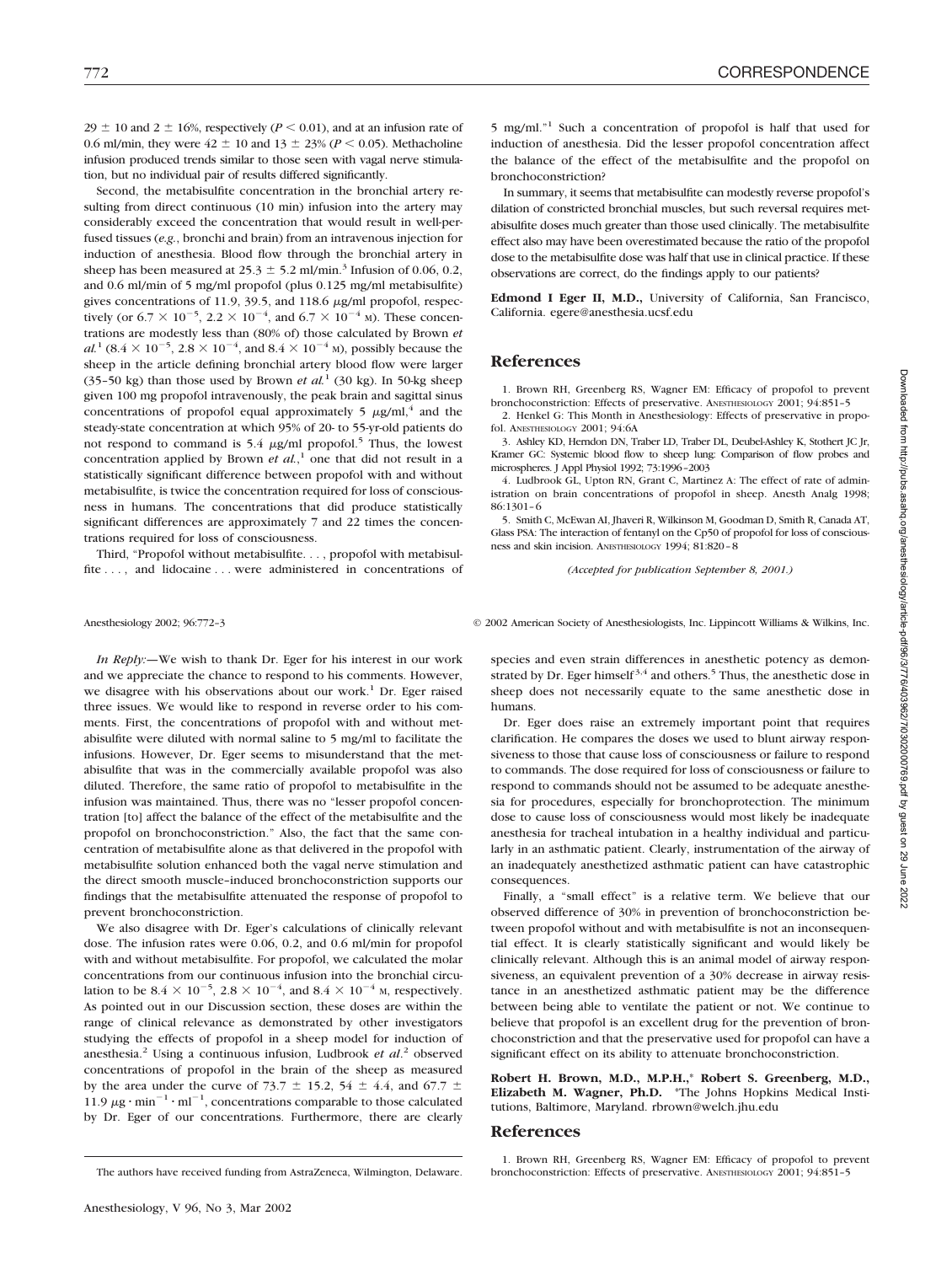2. Ludbrook GL, Upton RN, Grant C, Martinez A: The effect of rate on administration on brain concentrations of propofol in sheep. Anesth Analg 1998; 86:1301–6

3. Sonner JM, Gong D, Eger EI, Laster MJ: Naturally occurring variability in anesthetic potency among inbred mouse strains. Anesth Analg 2000; 91:720–6 4. Hitt BA, Mazze RI, Stevens WC, White A, Eger EI: Species, strain, sex and individual differences in enflurane metabolism. Br J Anaesth 1975; 47:1157–61

5. Mahmood I: Interspecies scaling of inhalational anesthetic potency minimum alveolar concentration (MAC): Application of a correction factor for the prediction of MAC in humans. Am J Ther 2001; 8:135–47

*(Accepted for publication September 8, 2001.)*

## Anesthesiology 2002; 96:773–4 © 2002 American Society of Anesthesiologists, Inc. Lippincott Williams & Wilkins, Inc. Electrocautery-induced Pacemaker Tachycardia: Why Does This Error Continue?

*To the Editor:—*The recent case report, "Electrocautery-induced Tachycardia in a Rate-responsive Pacemaker," by Drs. Wong and  $Midleton<sup>1</sup> indicates that widespread understanding of certain aspects$ of pacemaker function and management is not optimum. In their report, Wong and Middleton state that during the use of monopolar electrosurgery, they noted the "gradual" onset of pacemaker-driven tachycardia. Their patient possessed a Telectronics Meta VVIR device (Englewood, CO), which is one of the earliest devices to incorporate a bioimpedance, minute ventilation activity sensor. Our concerns go beyond the specific experience cited by the authors, and it is appropriate to discuss again a number of issues relevant to this topic.

*Issue 1:* Pacing at the upper activity rate (UAR) in response to electromagnetic interference by devices that incorporate minute ventilation sensors should be well-known. Van Hemel *et al.*<sup>2</sup> first described such behavior in 1989. Smith *et al.*<sup>3</sup> reported two cases of inappropriate UAR pacing to diathermy (the British term for electrosurgical unit) in 1993. Vangelder *et al.*<sup>4</sup> reported UAR pacing during a radiofrequency ablation in 1994. In 1997, Chew *et al.*<sup>5</sup> reported inappropriate UAR pacing owing to connection to a Marquette 7010 monitor (Marquette Medical Systems, Milwaukee, WI), Spacelabs Alpha PC-1 monitor (Spacelabs Medical, Redmond, WA), or a Hewlett Packard Sonos 2500 Cardiac Doppler Ultrasound echocardiograph machine (Phillips Medical, Andover, MA). Subsequently, Troughear<sup>6</sup> reported UAR in a patient connected to an IVY Biomedical Systems Model 101 ECG monitor (Ivy Biomedical Systems, Branford, CT). He showed that any device applying a small amount of electrical current to a patient's chest (for respiratory rate monitoring, electrocardiographic lead-off detection, or from allowable leakage) could cause a pacemaker using a bioimpedance sensor to believe that a patient has begun to exercise. In addition, this inappropriate response is not gradual. The device changes to UAR pacing abruptly after the electromagnetic interference begins.

In July 1998, after Wallden *et al.*<sup>7</sup> published their report of inappropriate UAR pacing owing to connection to a Datex monitor (Datex-Ohmeda, Madison, WI), Rozner and Nishman petitioned the Center for Devices and Radiologic Health at the US Food and Drug Administration to issue an alert about this problem. The Food and Drug Administration quickly reviewed the data, and they placed an alert in October 1998 on the Food and Drug Administration Web site.\* The alert was sent to numerous medical groups; the American Society of Anesthesiology included the alert in their January 1999 newsletter.<sup>8</sup>

These alerts, along with other primers about the perioperative care of the patient with an implantable generator,  $9-11$  make clear that failure to disable rate-responsive minute ventilation sensors can lead to inappropriate tachycardia with misinterpretation and possible poor patient outcome. In fact, nearly any kind of activity sensor can be fooled during an anesthetic procedure, and pacemaker manufacturers routinely suggest suspending such behavior.<sup>12</sup>

*Issue 2:* The strips shown in the report have poorly visible electrocardiographic pacemaker artifacts (*i.e.*, "spikes"). Thus, one could

easily misinterpret the second tracing as a sinus tachycardia with aberrant conduction or, even worse, as ventricular tachycardia resulting in the administration of intravenous antiarrhythmic medications or initiation of external cardioversion. These tracings likely were obtained from a Datex or Marquette intraoperative monitor. Both of these devices collect digitized electrocardiographic information and, when appropriately programmed, will "paint" pacemaker artifacts onto the record. The default mode for these devices, however, is to treat the sensed pacemaker artifacts as noise with subsequent filtering. When caring for a patient with an implantable pulse generator, it is imperative to remove this filtering.<sup>10</sup> On the Datex machine, the setting should be "Show pacing artifacts"; on the Marquette, either "Pace 1" or "Pace 2" under the "Detect Pace" selection should be made. Perhaps the filtering of pacemaker artifacts made the immediate detection of the paced tachycardia more difficult to detect.

*Issue 3:* The recommendations by the authors are incomplete. More complete recommendations include: checking the device before the procedure to ensure adequate safety margins for pacing and sensing; obtaining current programming information to ensure appropriate behavior for the case; reprogramming to "OFF" features that can mimic pacer dysfunction (such as rate responsiveness, rate hysteresis, sleep mode, circadian rate, AV search hysteresis, and automatic detection of threshold levels); taking appropriate steps in the operating room (or elsewhere) to limit exposure to monopolar electrosurgery; and checking the device after the procedure is complete to ensure appropriate function and correct programming.<sup>13</sup>

*Issue 4:* In the absence of specific knowledge of a device, a call to the manufacturer will provide general guidelines for pacemaker evaluation and reprogramming for any case. Most manufacturers provide toll-free support throughout North America, and toll-free numbers are found on the patient's pacemaker card, on the Internet,<sup>14</sup> and in a variety of publications.<sup>10,11,15</sup>

The apparent simplicity of the original report belies the multitude of potential problems faced when caring for a patient with an implantable generator. This report, in conjunction with the literature, provides evidence that any physician who must care for a patient with an implantable pulse generator needs to stay abreast of the field, which is constantly changing.

**Marc A. Rozner, Ph.D., M.D.,**† **Richard J. Nishman, M.D.** †MD Anderson Cancer Center, Houston, Texas. mrozner@mdanderson.org

### **References**

1. Wong DT, Middleton W: Electrocautery-induced tachycardia in a rate-responsive pacemaker. ANESTHESIOLOGY 2001: 94:710-1

2. Van Hemel NM, Hamerlijnck RP, Pronk KJ, Van der Veen EP: Upper limit ventricular stimulation in respiratory rate responsive pacing due to electrocautery. Pacing Clin Electrophysiol 1989; 12:1720–3

4. Van Gelder BM, Bracke FA, el Gamal MI: Upper rate pacing after radiofrequency catheter ablation in a minute ventilation rate-adaptive DDD pacemaker. Pacing Clin Electrophysiol 1994; 17:1437–40

<sup>\*</sup> Burlington DB: Interaction between minute ventilation rate-adaptive pacemakers and cardiac monitoring and diagnostic equipment. Available at: http:// www.fda.gov/cdrh/safety/minutevent.html. Accessed May 23, 2001.

<sup>3.</sup> Smith CL, Frawley G, Hamer A: Diathermy and the Telectronics META pacemaker. Anaesth Intensive Care 1993; 21:452–3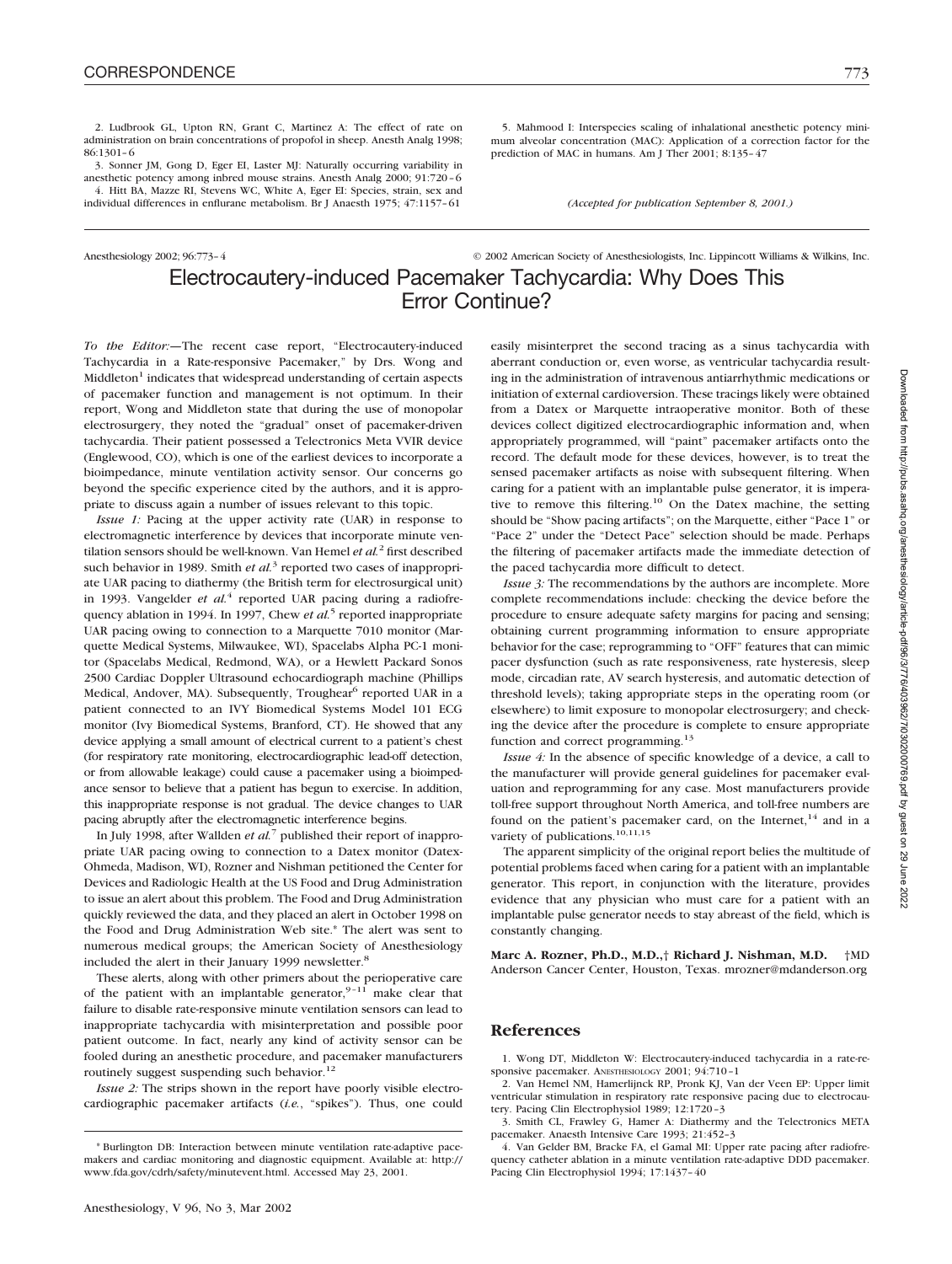5. Wooi Chew E, Troughear RH, Kuchar DL, Thorburn CW: Inappropriate rate change in minute ventilation rate responsive pacemakers due to interference by cardiac monitors. Pacing Clin Electrophysiol 1997; 20(pt I):276–82

6. Troughear R: Rate changes in minute ventilation rate responsive pacemakers upon connection to cardiac monitors. Heartweb [serial online]. 1997; 2(8). Available at: http://www.heartweb.org/heartweb/0697/p00003.htm

7. Wallden J, Gupta A, Carlsen H-O: Supraventricular tachycardia induced by Datex patient monitoring system. Anesth Analg 1998; 86:1339

8. FDA Alert: Interaction between minute ventilation rate-adaptive pacemakers and cardiac monitoring and diagnostic equipment. ASA Newsletter 1999; 63:24–5

9. Bourke ME: The patient with a pacemaker or related device. Can J Anaesth 1996; 43:R24–41

10. Rozner, MA, Trankina MF: Intrathoracic gadgets: update on pacemakers and implantable cardioverter-defibrillators. ASA Refresher Courses in Anesthesiology 2000; 28:183–99

*In Reply:—*We thank Drs. Rozner and Nishman for taking the time to increase the amount of issues about our case report that we were unable to address because of word limitations.

In response to issue 1, we believe that anesthesiologists in general do not have in-depth knowledge of pacemakers, especially newer pacemakers with features such as rate responsiveness. Drs. Rozner and Nishman cited a number of references reporting upper activity rate pacing in response to electromagnetic interference. However, the majority of these were case reports in nonanesthesia journals, such as *Pacing and Clinical Electrophysiology*. One needs only to refer to major anesthesia textbooks to see the lack of details regarding these devices. We practice in an academic center with a large cardiovascular program. Although most anesthesiologists are aware of potential problems with pacemakers, many are not familiar with the details for this type of pacemaker. The patient in our case report was referred to a cardiologist at a pacemaker clinic in another academic center who did not reprogram the pacemaker out of the rate-responsive mode preoperatively. Therefore, we believe that it is worthwhile to draw wider attention to electromagnetic interference in rate-responsive pacemakers with our case report.

Drs. Rozner and Nishman implied that a gradual onset of pacemakerdriven tachycardia is not possible. A company representative from St. Jude Medical in California stated that a gradual onset of pacemaker driven tachycardia is the usual response to cautery interference in the Telectronics META II pacemaker (Englewood, CO). This pacemaker

\* Burlington DB: Interaction between minute ventilation rate-adaptive pacemakers and cardiac monitoring and diagnostic equipment. Available at: http:// www.fda.gov/cdrh/safety/minutevent.html. Accessed October 14, 1998.

11. Collard CD, Body SC: Anesthetic implications for patients with pacemakers. Sem Cardiothoracic Vasc Anesth 2000; 4:144–51

12. Levine PA. Reply to: Rate-adaptive cardiac pacing: Implications of environmental noise during craniotomy (letter). ANESTHESIOLOGY 1997; 87:1261

13. Levine PA, Balady GJ, Lazar HL, Belott PH, Roberts AJ: Electrocautery and pacemakers: Management of the paced patient subject to electrocautery. Ann Thoracic Surg 1986; 41:313–7

14. Madigan JD, Choudhri AF, Chen J, Spotnitz HM, Oz MC, Edwards N: Surgical management of the patient with an implanted cardiac device. Ann Surg  $1999 \cdot 230 \cdot 639 - 47$ 

15. Rozner MA, Nguyen AD: Intrathoracic gadgets in the new millennium: Primer on pacemakers and cardioverter-defibrillators. Internet J Anesth [serial online]. 2000; 4(4). Available at: http://www.icaap.org/iuicode?81.4.4.2

*(Accepted for publication September 12, 2001.)*

Anesthesiology 2002; 96:774 © 2002 American Society of Anesthesiologists, Inc. Lippincott Williams & Wilkins, Inc.

has two programmable response times: medium (36 s) or fast (18 s). The response time determines the time required to reach 50% of the metabolically indicated rate in response to an instantaneous change in the measured minute ventilation. Therefore, it would typically take four response times to reach greater than 90% of maximum programmed rate with real or perceived step changes in minute ventilation. This abnormal response to electromagnetic interference usually results from erroneous interpretation of the mixture of bioimpedance signals rather than a direct effect on the pulse generator itself; thus, a gradual rather than a sudden response is expected.

In response to issue 2, the pacemaker spikes were clearly visible on the monitor screen and to a lesser extent on the printout tracing. Therefore, recognition of pacemaker tachycardia is not the central issue—prevention and management are.

In response to issue 3, we intentionally kept our recommendations brief because of word limitations and at the request of the editor. Detailed recommendations could be obtained from the Web page<sup>\*</sup> cited in the case report reference.

In response to issue 4, we agree with the recommendations of Drs. Nishman and Rosner.

We believe that practicing anesthesiologists need to maintain knowledge of and be familiar with the potential complications of rateresponsive pacemakers, and we hope the case report and its correspondence will heighten awareness of this subject.

**David T. Wong, M.D.,**† **William Middleton, M.D.** †Toronto Western Hospital, Toronto, Ontario, Canada. david.wong@uhn.on.ca

*(Accepted for publication September 12, 2001.)*

Anesthesiology 2002; 96:774–5 © 2002 American Society of Anesthesiologists, Inc. Lippincott Williams & Wilkins, Inc. The Effect of Edrophonium on Autonomic Outflow

*To the Editor:—*We read with great interest the elegant *in vitro* study by Tanito *et al.*<sup>1</sup> that demonstrates that edrophonium binds to muscarinic  $M<sub>2</sub>$  and  $M<sub>3</sub>$  receptors and acts as a competitive muscarinic antagonist. The authors speculate that this antimuscarinic effect may explain the modest bradycardia produced by edrophonium, compared with other anticholinesterase drugs, such as neostigmine. In this regard, the bradycardia resulting from enhancement of cholinergic transmission in parasympathetic autonomic ganglia and at the sinoatrial node, as a consequence of cholinesterase inhibition, would be reduced by the direct antimuscarinic action of edrophonium at the sinoatrial node.

Another mechanism to account for edrophonium's modest parasympathomimetic effect may be that it inhibits autonomic ganglionic

Anesthesiology, V 96, No 3, Mar 2002

cholinergic transmission. In studies in anesthetized cats, with tonic cardiac parasympathetic drive provided by continuous electrical stimulation of the vagus nerve, edrophonium produced a biphasic effect on the evoked bradycardia.<sup>2</sup> At lower doses, the bradycardia was augmented, presumably as a consequence of the anticholinesterase effect, whereas at higher (but clinically relevant) doses, it was blocked. Even when the *evoked* bradycardia was completely abolished by edrophonium, a small reduction in heart rate persisted, which was thought to be the consequence of the acetylcholine *spontaneously released* from the intrinsic cardiac postganglionic cells.<sup>2,3</sup> The failure of edrophonium to block this persistent bradycardia suggested that in this preparation, edrophonium does not block the  $M<sub>2</sub>$  receptors. Rather, it was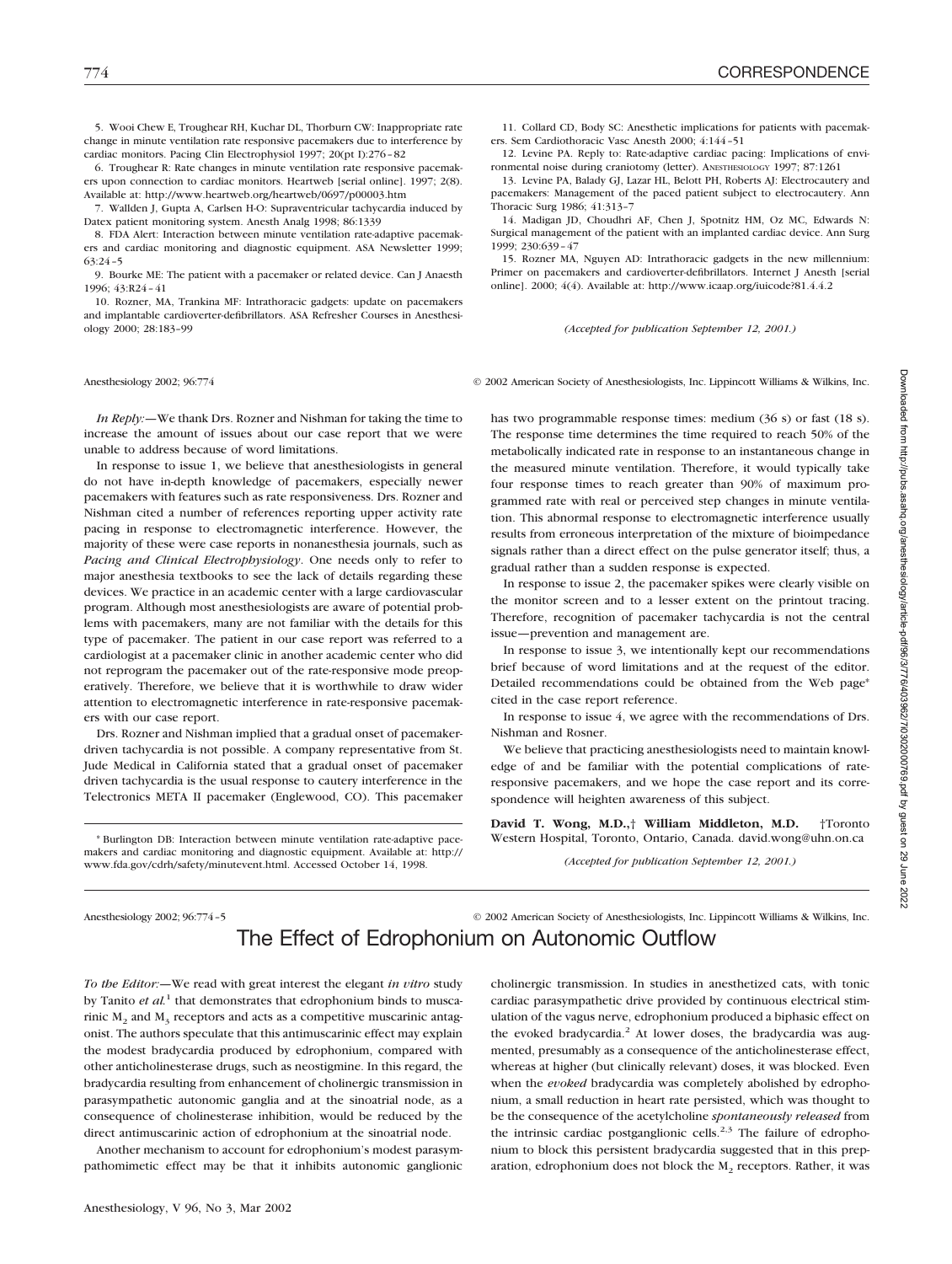hypothesized that block of the evoked bradycardia occurred in the autonomic ganglion. Indeed, using the rat sympathetic superior cervical ganglion as a model for autonomic ganglionic transmission, clinically relevant doses of edrophonium (10–500  $\mu$ M, ED<sub>50</sub> 163  $\mu$ M) were shown to decrease the compound action potential amplitude recorded from the postganglionic axons in response to electrical stimulation of preganglionic axons.<sup>4</sup> Block of the synaptic transmission was shown to occur postsynaptically (presumably *via* block of nicotinic receptors), as edrophonium inhibited postganglionic cell firing in response to exogenously administered acetylcholine. In other models of cholinergic transmission, mouse tumor cells<sup>5</sup> and *Xenopus laevis* oocytes<sup>6</sup> with expressed nicotinic receptors, clinically relevant doses of edrophonium (ED<sub>50</sub> 3.8 and 82  $\mu$ M, respectively) decrease acetylcholineactivated channel open time<sup>5</sup> and DMPP (a selective nicotinic agonist)activated currents,<sup>6</sup> indicating a postsynaptic nicotinic blocking effect. Edrophonium may also block ganglionic transmission by decreasing release of acetylcholine from preganglionic terminals, although this effect, if present, is likely to be small. $4$ 

From these facts, it is predicted that edrophonium may have the potential to reduce cardiovascular autonomic drive in both sympathetic (block of ganglionic nicotinic transmission) and parasympathetic (block of ganglionic nicotinic transmission and of muscarinic transmission at the sinoatrial node) pathways. This was recently demonstrated in a study of the effects of clinically relevant doses of edrophonium on the spectral analysis of blood pressure and heart rate variability in patients.7 Regardless of whether edrophonium blocks cholinergic transmission in autonomic ganglia, at the sinoatrial node, or both, both effects would reduce cardiovascular autonomic drive and could ac-

*In Reply:—*We read the letter by Drs. Backman and Deschamps regarding our article. We have demonstrated the antimuscarinic effect of edrophonium by using functional, electrophysiologic, and radioligand binding experiments. Based on the results, we have speculated that the antimuscarinic effect of edrophonium could contribute to less parasympathomimetic effects of the agent compared with those of neostigmine observed in the clinical setting. Against our speculation, Backman and Deschamps stated that edrophonium could reduce cholinergic transmission in autonomic ganglia, and this effect could account for the modest parasympathomimetic effects of edrophonium. The basis of their claim seems to be derived from the article entitled "Heart rate changes in cardiac transplant patients and in the denervated cat heart after edrophonium" by Backman *et al.*<sup>1</sup> As described in their letter, edrophonium failed to block the persistent bradycardia produced by high doses of edrophonium itself in vagus nerve–stimulated cats. Therefore, they concluded that edrophonium did not block the  $M<sub>2</sub>$  receptors in their experimental model. However, we think that there is a serious defect in their statement. If atropine could block the edrophonium-produced persistent bradycardia, the bradycardia would be mediated through the muscarinic receptors, and the antimuscarinic effects of edrophonium, which we have shown, would not work in their model, as they claimed. However, the authors did not examine whether atropine could block the persistent bradycardia produced by edrophonium. If atropine does not block the persistent bradycardia, the underlying mechanism of the persistent bradycardia produced by edrophonium is independent of the muscarinic receptors. As shown in figures 2 and 3 of their article, edrophonium could reduce the heart rate in anesthetized cats with vagotomy and sympathectomy. Again, they did not examine whether atropine could block this edrophoniumproduced bradycardia. Rather, it is rational that one thinks that the bradycardic effect of edrophonium in cats with vagotomy and sympathectomy is independent of both parasympathetic and sympathetic nervous systems. Consequently, the results shown in figures 2 and 3 in

count for the modest parasympathomimetic effects produced by cholinesterase inhibition.

**Steven B. Backman, M.D.C.M., Ph.D., F.R.C.P.C.,**\* **Alain Deschamps, M.D., Ph.D., F.R.C.P.C.** \*Royal Victoria Hospital, Montreal, Quebec, Canada. steven.backman@muhc.mcgill.ca

### **References**

1. Tanito Y, Miwa T, Endou M, Hirose Y, Gamoh M, Nakaya H, Okumura F: Interaction of edrophonium with muscarinic acetylcholine  $M_2$  and  $M_3$  receptors. ANESTHESIOLOGY 2001; 94:804–14

2. Backman SB, Stein RD, Fox GS, Polosa C: Heart rate changes in cardiac transplant patients and in the denervated cat heart after edrophonium. Can J Anaesth 1997; 44:247–54

3. Backman SB, Stein RD, Blank DW, Collier B, Polosa C: Different properties of the bradycardia produced by neostigmine and edrophonium in the cat. Can J Anaesth 1996; 43:731–40

4. Stein RD, Backman SB, Collier B, Polosa C: Synaptic inhibitory effects of edrophonium on sympathetic ganglionic transmission. Can J Anaesth 1998; 45:1011–8

5. Wachtel RE: Comparisons of anticholinesterases and their effects on acetylcholine-activated ion channels. ANESTHESIOLOGY 1990; 72:496–503

6. Yost CS, Maestrone E: Clinical concentrations of edrophonium enhance desensitization of the nicotinic acetylcholine receptor. Anesth Analg 1994; 78: 520–6

7. Deschamps A, Backman SB, Novak V, Plourde G, Fiset P, Chartrand D: Effects of the anticholinesterase edrophonium on spectral analysis of heart rate and blood pressure variability in humans. J Pharm Exp Ther 2002; 300:112–7

*(Accepted for publication September 16, 2001.)*

Anesthesiology 2002; 96:775 © 2002 American Society of Anesthesiologists, Inc. Lippincott Williams & Wilkins, Inc.

their article seem to support our speculation. That is, high doses of edrophonium could completely abolish not only the bradycardia produced by the electrical stimulation of vagus nerve but also the bradycardia produced by the anticholinesterase activity of edrophonium by means of its antimuscarinic effect. Backman and Deschamps also cited the report that edrophonium decreased the action potential amplitude recorded from postganglionic axons in the rat sympathetic superior cervical ganglion.<sup>2</sup> However, this result indicates that edrophonium could produce bradycardia by inhibiting sympathetic nervous activity, resulting in an augmentation of its bradycardic effect. We understand that they intended to speculate that edrophonium could inhibit the transmission in the parasympathetic ganglion as in the sympathetic ganglion. However, what happens when edrophonium inhibits the parasympathetic ganglion and sympathetic ganglion simultaneously? In conclusion, there is no obvious evidence that edrophonium inhibits the autonomic transmission in the parasympathetic ganglia and that this effect weakens its parasympathomimetic effects produced by cholinesterase inhibition.

**Yasuto Tanito, M.D., Ph.D., Takaaki Miwa, M.D., Ph.D., Masayuki Endou, M.D., Ph.D.,**\* **Yoshihumi Hirose, M.D., Ph.D., Masahiro Gamoh, M.D., Haruaki Nakaya, M.D., Ph.D., Fukuichiro Okumura, M.D., Ph.D.** \*Fujisawa Shonandai Hospital, Fujisawa, Japan. endo@ac7.mopera.ne.jp

### **References**

1. Backman SB, Stein RD, Fox GS, Polosa C: Heart rate changes in cardiac transplant patients and in the denervated cat heart after edrophonium. Can J Anaesth 1997; 44:247–54

2. Stein RD, Backman SB, Collier B, Polosa C: Synaptic inhibitory effects of edrophonium on sympathetic ganglionic transmission. Can J Anaesth 1998;  $45:1011 - 8$ 

*(Accepted for publication September 16, 2001.)*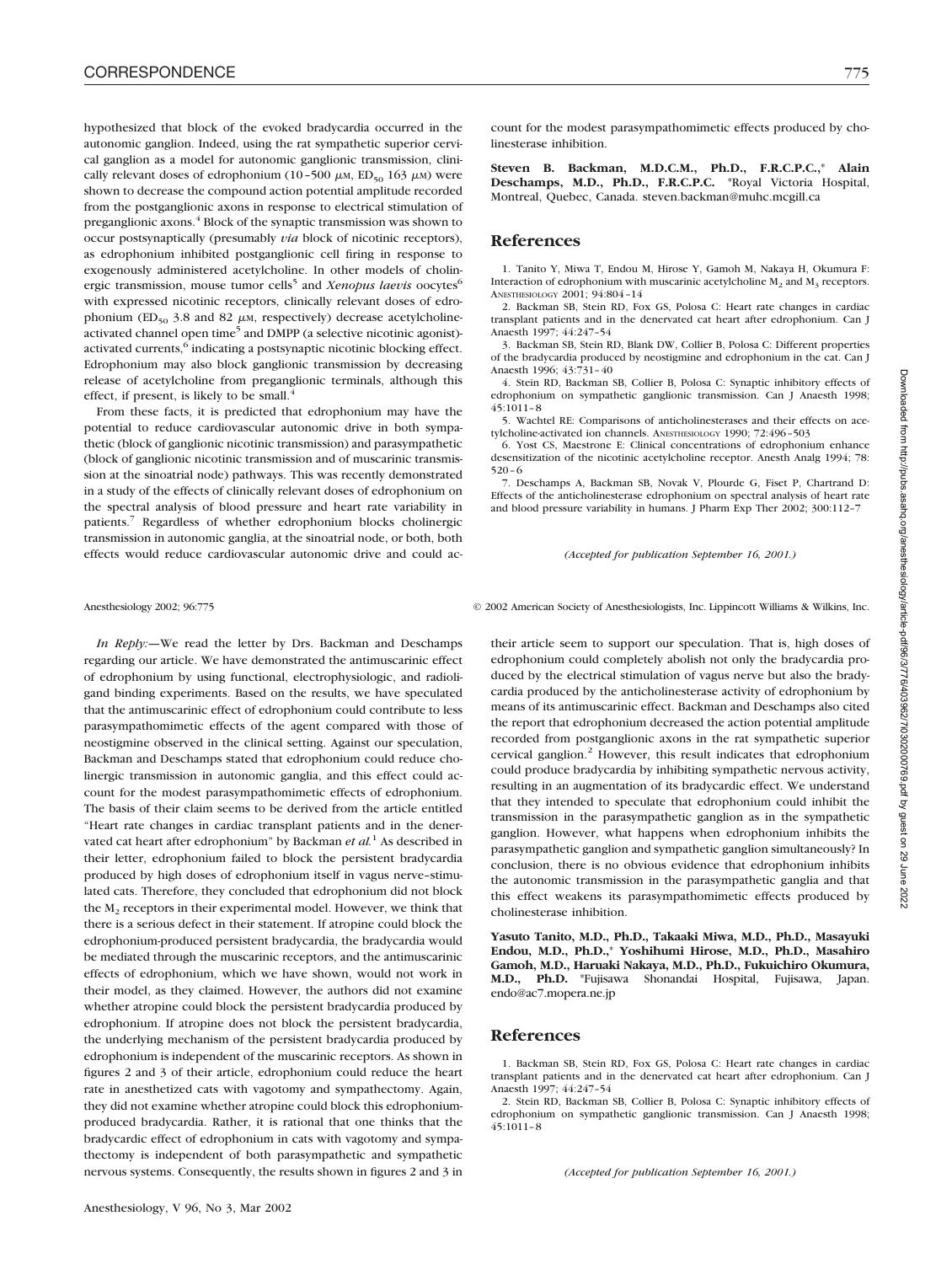Anesthesiology 2002; 96:776 © 2002 American Society of Anesthesiologists, Inc. Lippincott Williams & Wilkins, Inc.

# World War II and Physician Specialization

*To the Editor:—*The history of anesthesiology as a physician specialty in the USA is fragmented at best. A handful of books, numerous articles, and piles of primary source documents must be read to fashion a coherent picture of historical events and social forces responsible for transforming anesthesia from a merciful craft to the medical specialty. Dr. David Waisel's article about physicians' roles in education and organization of anesthesia during World War II contributes in this regard.<sup>1</sup> It joins Courington and Calverley's article about anesthesia during World War I to fill a gap in our specialty's history about professionalization.2

However, like many anesthesiologist–authors before him, Dr. Waisel overstates the role technical skills in drug administration play in explaining why nurse anesthetists arose in America alongside physicians. In his article he states<sup>1</sup>:

In contrast to the development of anesthesia in the United States, anesthesia developed as a physician specialty in Great Britain because of the complexity of administering chloroform and the precedent of the physicians administering anesthesia in Great Britain.

This explanation is suspect in an otherwise scholarly article. It is small comfort that as an explanation for an extremely complex historical process, others still invoke it as dogma. Indeed, the myth that British chloroform required more skill in administration than American ether cannot serve to explain, in total, the American origins of the anesthesia care team. Nonetheless, a version of this explanation is also found in a recent edition of a popular basic anesthesia textbook.<sup>3</sup>

The notion that a simple but deterministic dichotomy existed between American and British anesthetic preferences is referred to as the Great Trans-Atlantic Debate. About it, Greene, the same author Waisel references, said<sup>4</sup>:

Purposeless, tedious, and often irrational on both sides, the Debate accomplished little except ultimately detract from the stature of those involved. The acrimony generated by the Debate and the unscientific hyperboles indulged in by those involved, did little to augment the stature of anesthesia as a scientific field in the eyes of objective observers.

That chloroform was used more than occasionally in the United States between 1846 and 1900 is an established fact. During the War Between the States, chloroform found favor in America (mostly in the Confederacy) because of its availability, lower flammability, and

Anesthesiology 2002; 96:776-7 © 2002 American Society of Anesthesiologists, Inc. Lippincott Williams & Wilkins, Inc.

smoother emergence properties compared with ether.<sup>5</sup> However, this does not mean that some greater bias toward ether did not also exist at the same time, especially where it was available.

That the Debate should resurface in contemporary form speaks to the persistent need for anesthesiologists to better understand the specialty's history differently.<sup>6</sup> If acknowledged as such, the Great Trans-Atlantic Debate might be better understood as "The Fallacy of Pharmacologic Determinism." As the phrase implies, a damaging falseness lies at the heart of any claim that skill in drug use is the most important determinant justifying the existence of any medical specialty, including anesthesiology. Consideration of multiple historical, social, and ethical factors best explains how physicians came to dominate anesthesia care early on in Great Britain but not the United States. To simply imply physician dominance was rooted in more skillful use of the preferred drug obscures the role other more important factors played in our specialty's professional history.<sup>7-10</sup>

**Vincent J. Kopp, M.D.,** University of North Carolina at Chapel Hill, Chapel Hill, North Carolina. vkopp@aims.unc.edu

### **References**

1. Waisel DB: The role of World War II and the European Theater of Operations in the development of anesthesiology as a physician specialty in the USA. ANESTHESIOLOGY 2001; 94:907–14

2. Courington FW, Calverley RK: Anesthesia on the Western front: Anglo-American experience of World War I. ANESTHESIOLOGY 1986; 65:642–53

3. Longnecker DE: Anesthesia as a specialty, Dripps, Eckenhoff, Vandam: Introduction to Anesthesia, 9th edition. Edited by Longnecker DE, Murphy FL. Philadelphia, WB Saunders, 1997, p 7

4. Green NM: Anesthesiology and the university. Philadelphia, JB Lippincott, 1975 5. Aldin MS: The use of anesthetics during the Civil War, 1861-1865. Bull Anesth Hist 2001; 19:1–26 [reprinted with permission from Pharm Hist 2000; 40:99–114]

6. Gibson WC: On knowing your own history (editorial). Anesth Analg 1979; 58:4 7. Pernick MS: A Calculus of Suffering: Pain, Professionalism and Anesthesia in

Nineteenth-Century America. New York, Columbia University, 1985 8. Stevens R: American Medicine and the Public Interest: A History of Specialization. Berkley, University of California, 1998

9. Starr P: The Social Transformation of American Medicine: The Rise of a Sovereign Profession and the Making of a Vast Industry. New York, Basic Books, 1982

10. Jonsen AR: A Short History of Medical Ethics. New York, Oxford University, 2000

*(Accepted for publication September 24, 2001.)*

Calling All Anesthetists to Service in World War II

*To the Editor:—*I read with appreciation and interest the recent special article by Dr. David B. Waisel, "The Role of World War II [WWII] and the European Theater of Operations [ETO] in the Development of Anesthesiology as a Physician Specialty in the USA."1 I would like to comment on three assertions made in the article based on my father's personal experiences as a staff officer with the 24th General US Army Hospital in the ETO during WWII, 1943–1945. These three assertions included the following: (1) predominately physicians and some nurses were trained as wartime anesthetists in the US and England in 1943 and 1944; (2) military physician–anesthetists were deployed in the ETO primarily after late 1943; and (3) and Dr. Henry K. Beecher was primarily active in behind-the-lines training of US physician–anesthetists in the US and England in  $1943$  and  $1944$ .<sup>1</sup>

Anesthesiology, V 96, No 3, Mar 2002

In fact, designated dentists, nurses, generalist physicians, and, physician–specialists with limited wartime skills, particularly obstetricians and pediatricians, received anesthesia training at US institutions both before and after the outbreak of WWII. My father, Major Abram H. Diaz, D.D.S., USA, joined the US Army in 1937 as a dentist and oral surgeon and was further trained as a maxillofacial surgeon and dentist– anesthetist at the Walter Reed Army Hospital in 1942 and 1943. In addition, my uncle, an obstetrician, received further training in abdominal and thoracic surgery and anesthesia at the Mayo Clinic. In July 1942, they and others were mobilized in New Orleans, Louisiana, as the 24th General US Army Hospital, under the command of Colonel I. Mims Gage, a general and thoracic surgeon trained by Dr. Alton Ochsner. The chief physician–anesthetist of the 24th General was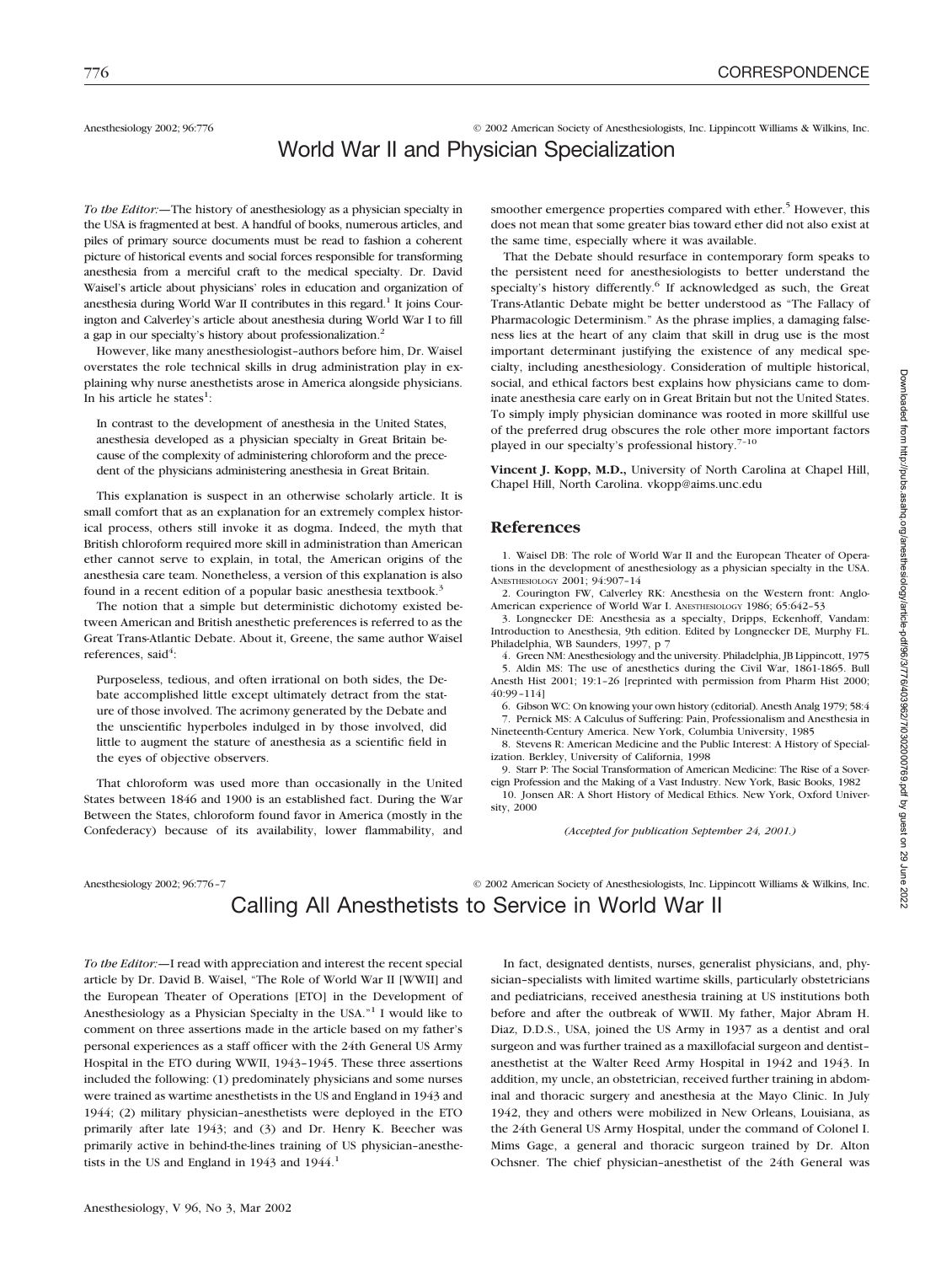Major George B. Grant, a professional anesthesiologist and early member of the American Society of Anesthesiologists and a respected colleague of Drs. Gage and Ochsner. Dr. Grant directed two professional nurse–anesthetists and all of the multiskilled physician– and dentist–anesthetists in the 24th General's anesthesia department and trained many more "nurse"–anesthetists in the ETO throughout WWII (E. D. Matthews, personal interview, June 17, 2001).

Besides Dr. Grant, no other formally trained anesthesiologists served in the 24th General (E. D. Matthews, personal interview, June 17, 2001). My father, a dentist, administered head and facial blocks and neuroleptanesthetics that combined craniofacial blocks with pentothal and morphine, both as a surgeon and as a dentist–anesthetist. Nitrous oxide, which was favored by dentists for neuroleptanesthetics but supported combustion, was not uniformly available in the ETO, especially in forward-area hospitals, like the 24th General. Explosive volatile anesthetics were also not available.<sup>1</sup> My uncle, an obstetrician, also performed regional anesthetics in the ETO, both as a surgeon and as a physician–anesthetist. The 24th General Hospital had a distinguished wartime record in the Mediterranean and participated in two massive amphibious assaults, the North African invasion and the Italian invasion. Thus, many nurses, dentists, and even physician–specialists, particularly obstetricians and pediatricians, served as anesthetists and assisted professional physician–anesthetists, like Dr. Grant, in the ETO in WWII. As an anesthesiologist, I have had the privilege of administering subsequent anesthetics to WWII veterans treated by both my father and uncle in the ETO, 1943–1945.

The first 24th General Hospital was established in Bizerté, Tunisia, in the spring and summer of 1943. This hospital was composed of tents for staff housing and recovery wards and temporary buildings for laboratories, specialty units, and prisoner-of-war quarters. The staff of the 24th General treated the heavy casualties experienced by the US Army during the early part of the North African campaign. The Tunisian 24th General Hospital was dismantled in early 1944 in anticipation of the Italian invasion. The second 24th General Hospital was established in an abandoned cigarette factory in Grosseto, Italy, north of Rome on the Mediterranean Sea, and on the parallel with the fiercely defended German defensive lines anchored at Montecassino on the Adriatic side of Italy. The Italian 24th General Hospital provided expert specialty care for all allied soldiers serving in the Italian campaign until the end of WWII. Some of the most experienced medical officers in the 24th General were then sent to the Pacific Theater of Operations for

*In Reply:—*I thank Dr. Diaz for taking the time to add to our knowledge of anesthesia during World War II, and particularly for bringing to light some of the experiences of the 24th General Hospital. Because I was focusing on the European Theater of Operations, I did not fully comment on operations in North Africa, Italy, and southern France, which the military considered to be in the Mediterranean Theater of Operations. Diaz is particularly correct to honor the extensive contributions of Beecher, who was Consultant in Anesthesia and Resuscitation, Mediterranean Theater of Operations. From those experiences, Beecher authored such seminal works as "Pain in Men Wounded in Battle," which was originally published in the *Medical Bulletin of the Mediterranean Theater of Operations* and subsequently published in the *Annals of Surgery*. 1

Dr. Kopp focuses on an interesting and valid question worthy of its own series of articles: to what extent did anesthetic agents used influence the progression of the profession of anesthesiology? He is right, of course, in that different factors affected the growth of medical and nonmedical practice of anesthesia. However, I think to characterize the ether–chloroform element of this discussion as "pharmacologic determinism" unfairly overstates the purported argument to the point

additional military service after the end of the war in the ETO in the spring of 1945. Thus, there were indeed many highly experienced physician and nonphysician anesthetists, not previously trained in British or US northeastern noncombatant hospitals serving in forwardarea hospitals in the ETO before late 1943.

In an interview with one of the few surviving veterans of wartime service with the 24th General in the ETO, Edward D. Matthews, M.D., a retired internist, recalled a personal visit with medical and postsurgical rounds made by Dr. Henry K. Beecher to the Tunisian Hospital in 1943 (E. D. Matthews, personal interview, June 17, 2001, and letter to the author, June 20, 2001). Both Dr. Matthews and Dr. Grant provided postoperative critical care to surgical patients. After WWII, Dr. Grant was credited with establishing the first postoperative recovery room in the USA at the original Ochsner Foundation Hospital, located in the former US Army Camp Plauché in New Orleans, Louisiana.<sup>2</sup> This first recovery room also functioned as an intensive care unit for patients undergoing endotracheal anesthesia and was modeled on similar units established for postoperative patients at the 24th General Hospitals in Tunisia and Italy (E. D. Matthews, letter to the author, June 20, 2001).<sup>2</sup> Thus, Dr. Beecher not only trained physician–anesthetists in the US and England, but also personally visited with staff and patients at forward-area hospitals in the ETO, many of which came under enemy air and artillery attack (E. D. Matthews, letter to the author, June 20,  $2001$ ).<sup>1</sup> In addition, Dr. Beecher encouraged physician and nonphysician US Army anesthetists to use endotracheal anesthetics for thoracoabdominal surgery, to explore new combinations of regional and intravenous anesthetics for wound management, and to design unique areas for intensive postoperative care, such as early postsurgical recovery rooms, now contemporary intensive care units (E. D. Matthews, personal interview, June 17, 2001, and letter to the author, June 20, 2001).

**James H. Diaz, M.D., M.H.A., M.P.H. & T.M., Dr.P.H.,** Louisiana State University School of Medicine, New Orleans, Louisiana. jdiaz@lsuhsc.edu

### **References**

1. Waisel DB: The role of World War II and the European Theatre of Operations in the development of anesthesiology as a physician specialty in the USA. ANESTHESIOLOGY 2001; 94:907–14

2. Wilds J: Ochsner's: An Informal History of the South's Largest Private Medical Center. Baton Rouge, Louisiana State University, 1985

*(Accepted for publication September 24, 2001.)*

Anesthesiology 2002; 96:777 © 2002 American Society of Anesthesiologists, Inc. Lippincott Williams & Wilkins, Inc.

of creating a straw man. Although it was far from the sole factor, the pharmacologic agents used were a considerable cause in the substantial rejection of careers in anesthesia by physicians in the United States. The ease of administering ether anesthesia coupled with a more dramatic response in the United States to the reports of chloroform deaths in the late 1800s led to a predominantly ether-based inhalation practice, which was wholly amenable to having the least-skilled individual provide it. This practice, in concert with other factors, encouraged physicians to scorn careers in anesthesia and permitted other professions, such as nursing and dentistry, to fill the void. I thank Dr. Kopp for his insightful letter and I look forward to continuing this most important discussion with him and other interested parties.

**David B. Waisel, M.D.,** Children's Hospital, Boston, Massachusetts. david.waisel@tch.harvard.edu

### **Reference**

1. Beecher HK: Pain in men wounded in battle. Med Bull Mediterranean Theater of Operations USA 1945; 3:77–82 [duplicate publication in Ann Surg 1946; 123:96–105]

*(Accepted for publication September 24, 2001.)*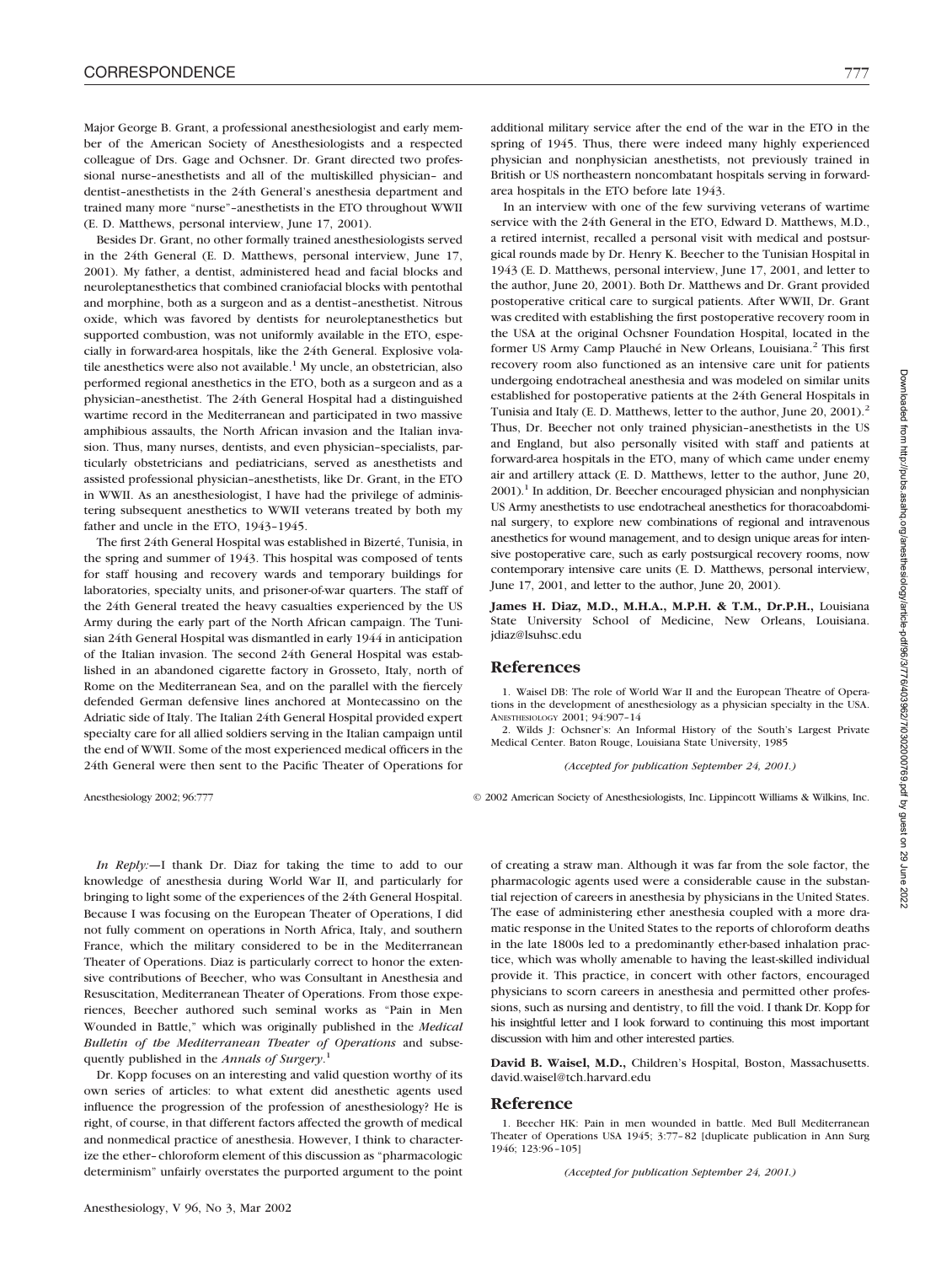# Anesthesiology 2002; 96:778 © 2002 American Society of Anesthesiologists, Inc. Lippincott Williams & Wilkins, Inc. The LTA<sup>®</sup> Cannula and Difficult Intubations

*To the Editor:—*I read with interest Dr. Feingold's technique for using the LTA® cannula (Abbott Laboratories, North Chicago, IL) to facilitate a difficult intubation.<sup>1</sup> What I do not understand is, after the cannula is through the vocal cords and in the trachea, why not use it as a stylet guide over which the endotracheal tube is advanced into the trachea? We originally described this technique in 1977.<sup>2</sup> Cahen independently described the same technique in  $1991<sup>3</sup>$  Others<sup>4</sup> have reported using our technique many times to "save the day."

**Denis L. Bourke, M.D.,** University of Maryland at Baltimore, Baltimore, Maryland. Squashwiz@aol.com

### **References**

1. Feingold A: LTA cannula can facilitate a difficult tracheal intubation (letter). ANESTHESIOLOGY 2001; 94:1153

2. Rosenberg MB, Levesque PR, Bourke DL: Use of the LTA® kit as a guide to intubation. Anesth Analg 1977; 56:287–8

3. Cahen CR: An aid in cases of difficult tracheal intubation (letter). ANESTHE-SIOLOGY 1991; 74:197

4. Sommer RM, Capan LM: An aid in cases of difficult tracheal intubation (letter). ANESTHESIOLOGY 1991; 73:964

*(Accepted for publication October 31, 2001.)*

## Anesthesiology 2002; 96:778 © 2002 American Society of Anesthesiologists, Inc. Lippincott Williams & Wilkins, Inc. Another Technique of Facilitating a Difficult Intubation

*To the Editor:—*We would like to comment on Dr. Feingold's technique of facilitating a difficult intubation with an LTA® cannula (Abbott Laboratories, North Chicago, IL), described in the June 2001 issue of ANESTHESIOLOGY.<sup>1</sup> We described an instrument to help solve the same problem in the January-February 1967 issue of ANESTHESIOLOGY.<sup>2</sup> Our instrument is called an "epiglottic elevator" and was made for us by Foregger and Company (Long Island, NY). This instrument might have some advantages over the flexible  $LTA^®$  cannula. The probe was rigid and was more controllable. The handle was offset and weighted. It could be released outside the mouth and became a self-retaining epiglottic elevator, maintaining the elevation of the epiglottis and a view of the glottic chink. The right hand was free to insert

*In Reply:—*I am grateful to Dr. Livingston, Dr. Durell, and Dr. Bourke for their relevant comments and references. Dr. Livingston and Dr. Durell are correct in suggesting that their previously described<sup>1</sup> "epiglottic elevator" for difficult intubations has features similar to my technique using the LTA<sup>®</sup> cannula (LTA<sup>®</sup> 360 Kit, Abbott Laboratories, North Chicago, IL). However, the LTA® cannula dispenses topical anesthesia, which is useful in its own right. Also, I believe that by naming their device an "epiglottic elevator," they underestimate the benefit of the anatomic distortion of the glottis that may occur when their device is positioned in the trachea.

Dr. Bourke's remarks are also cogent. His reference<sup>2</sup> refers to the technique of passing the LTA $\textcircled{}$  cannula through the Murphy eye of the endotracheal tube, placing the LTA® cannula into the trachea, and then sliding the tube over the LTA® cannula into the trachea. This technique requires loading the endotracheal tube on the LTA® cannula before insertion of the cannula into the trachea. Perhaps Dr. Bourke is also suggesting that the LTA® cannula can be passed into the trachea without first loading the endotracheal tube. The LTA® syringe could be

the endotracheal tube alongside the epiglottic elevator extended into the trachea.

**Martin Livingston, M.D.,**\* **Robert Durell, M.D.** New York Ear and Eye Infirmary, New York, New York

### **References**

1. Feingold A: LTA cannula can facilitate a difficult tracheal intubation (letter). ANESTHESIOLOGY 2001; 94:1153

2. Livingston M, Durell R: Epiglottic elevator. ANESTHESIOLOGY 1967; 28:214–5

*(Accepted for publication October 31, 2001.)*

Anesthesiology 2002; 96:778  $\odot$  2002 American Society of Anesthesiologists, Inc. Lippincott Williams & Wilkins, Inc.

removed from the cannula, and the cannula could be threaded through the Murphy eye "as a stylet guide over which the endotracheal tube is advanced into the trachea." This modification sounds possible; however, I have neither tried it myself nor seen it reported. In any case, I believe that these previous techniques, although relevant and useful, will result in no greater success than the placement of the endotracheal tube beside the LTA® cannula as described in my letter to the

**Alfred Feingold, M.D.,** Cedars Medical Center, Miami, Florida. afein@sprintmail.com

### **References**

editor.

1. Livingston M, Durell R: Epiglottic elevator. ANESTHESIOLOGY 1967; 28:214–5 2. Rosenberg MB, Levesque PR, Bourke DL: Use of the LTA kit as a guide to intubation. Anesth Analg 1977; 56:287–8

*(Accepted for publication October 31, 2001.)*